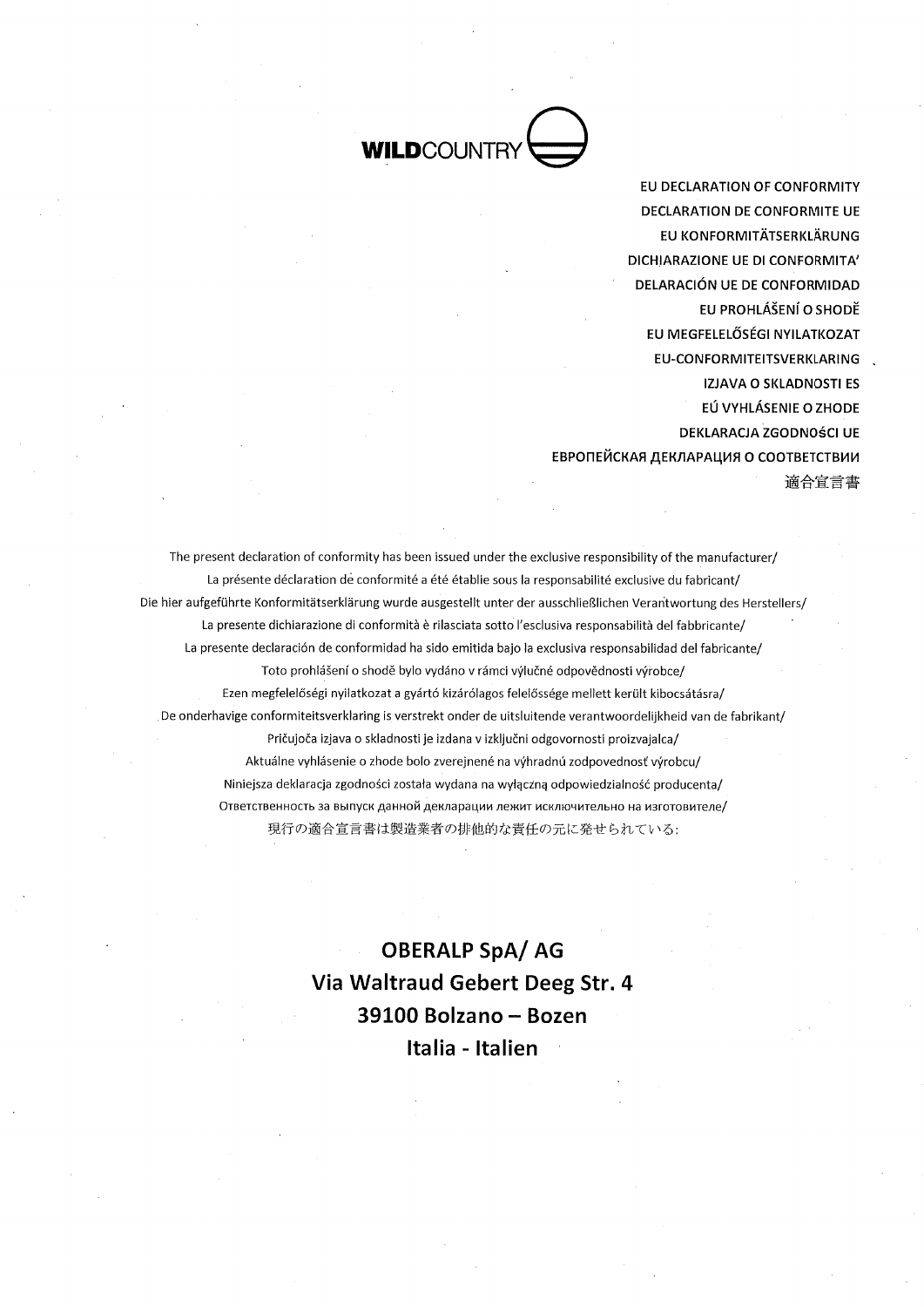**WILDCOUNT** 

Declares that the product described below Déclare que le produit décrit ci-après Erklärt, dass das unten beschriebene Produkt Dichiara che il prodotto descritto in appressò Declara que el producto descrito a continuación Prohlašuje, že níže popsaný výrobek Kijelentjük, hogy az alább körülírt termék Verklaart dat het hieronder beschreven product Izjavlja, da je v nadaljevanju opisani izdelek Prehlasuje, že nižšie uvedený výrobok Deklaruje, że opisany poniżej produkt Заявляется, что ниже описанный продукт 宣言:下記製品は

: karabiner : mousaueton : Karabiner : moschettone : mosquetón : karabiner : karabiner : karabiner : karabinec : karabna : karabinek : капабин :カラビナ

Name/ Nom/ Name/ Nome/ Nombre/ Název/ Megnevezés/ Naam/ Naziv/ Názov/ Nazwa/ Наименование/ 名前

 $:$  HELIUM 3.0

Reference/Référence/Bestellnummer/Codice/Referencia/ Poznámka/ Referencia/ Referentie/ Referenca/ Referencia/ Odniesienie/ Ссылка/参照

: 40-0000000003

- complies with the requirements of the Regulation 2016/425, is subject to the procedure set out in Module C2 contained in Regulation 2016/425 (verification of the conformity of the type based on internal controlling of the production together with product testing under official supervision at random intervals), is under the supervision of notified body DolomitiCert (2008), and is identical to the PPE, which was the subject of the EC certification of the tyne.
- est conforme aux dispositions de la régulation 2016/425 est soumis à la procédure visée al Module C2 delà régulation 2016/425 (vérification de la conformité du type sur la base d'un contrôle interne de la production ainsi que des essais de produits sous contrôle officiel à des intervalles aléatoires), est sous le contrôle de l'organisme notifié DolomitiCert (2008) et est identique à l'EPI ayant fait l'objet de la certification CE de type.

mit den Bestimmungen der Verordnung 2016/425 übereinstimmt, ist Gegenstand des Konformitäts-Bewertungsverfahrens, das auf der internen Produktionskontrolle sowie den in willkürlichen Abständen durchgeführten Produktprüfungen unter amtlicher Kontrolle beruht (Module C2 der Verordnung 2016/425), unter der Kontrolle der gemeldeten Stelle DOLOMITICERT (2008) ist, und dass es identisch der PSA ist, die Gegenstand der EG-Baumusterprüfung war.

- è conforme alle disposizioni della regolazione 2016/425, è oggetto della procedura di valutazione della conformità al tipo basata sul controllo interno della produzione unito a prove del prodotto sotto controllo ufficiale effettuate ad intervalli casuali (Modulo C2 della regolazione 2016/425), sotto il controllo dell'organismo notificato DolomitiCert (2008) ed è identico al DPI oggetto dell'attestato di certificazione UE del tipo.
- es conforme a las disposiciones de la regulación 2016/425, está sometido al procedimiento especificado en el Modul C2 de la regulación 2016/425 (verificación de la conformidad del tipo a través del control interno de la producción aunado a prebas del producto bagio control oficial, en intervalos casuales), está bajo el control del organismo notificado DolomitiCert (2008), es idéntico al EPI que ha sido objeto del examen CE de tipo.
- splňuje požadavky nařízení 2016/425, podléhá postupu vydanému v modulu C2, který je součástí nařízení 2016/425 (ověření o shodě s typem založené na interním řízení výroby spolu s kontrolami výrobků pod oficiálním dohledem v náhodně zvolených intervalech), je pod dohledem oznámeného subjektu DolomitiCert (2008) a je shodný s OOP, které bylo předmětem certifikace ES tohoto typu.
- megfelel a 2016/425 rendelet követelményeinek, a 2016/425 rendelet C2. moduljában megjelölt eljárás (típusmegfelelősség megerősítése belső gyártásellenőrzés, valamint a termék véletlenszerű időközönkénti, hivatalos felügyelet mellett végzett tesztelése által) alá esik, a DolomitiCert (2008) értesített testület felügyelete alatt áll, és megegyezik az egyéni védőeszközzel, amely a típus EK tanúsítása alá esett.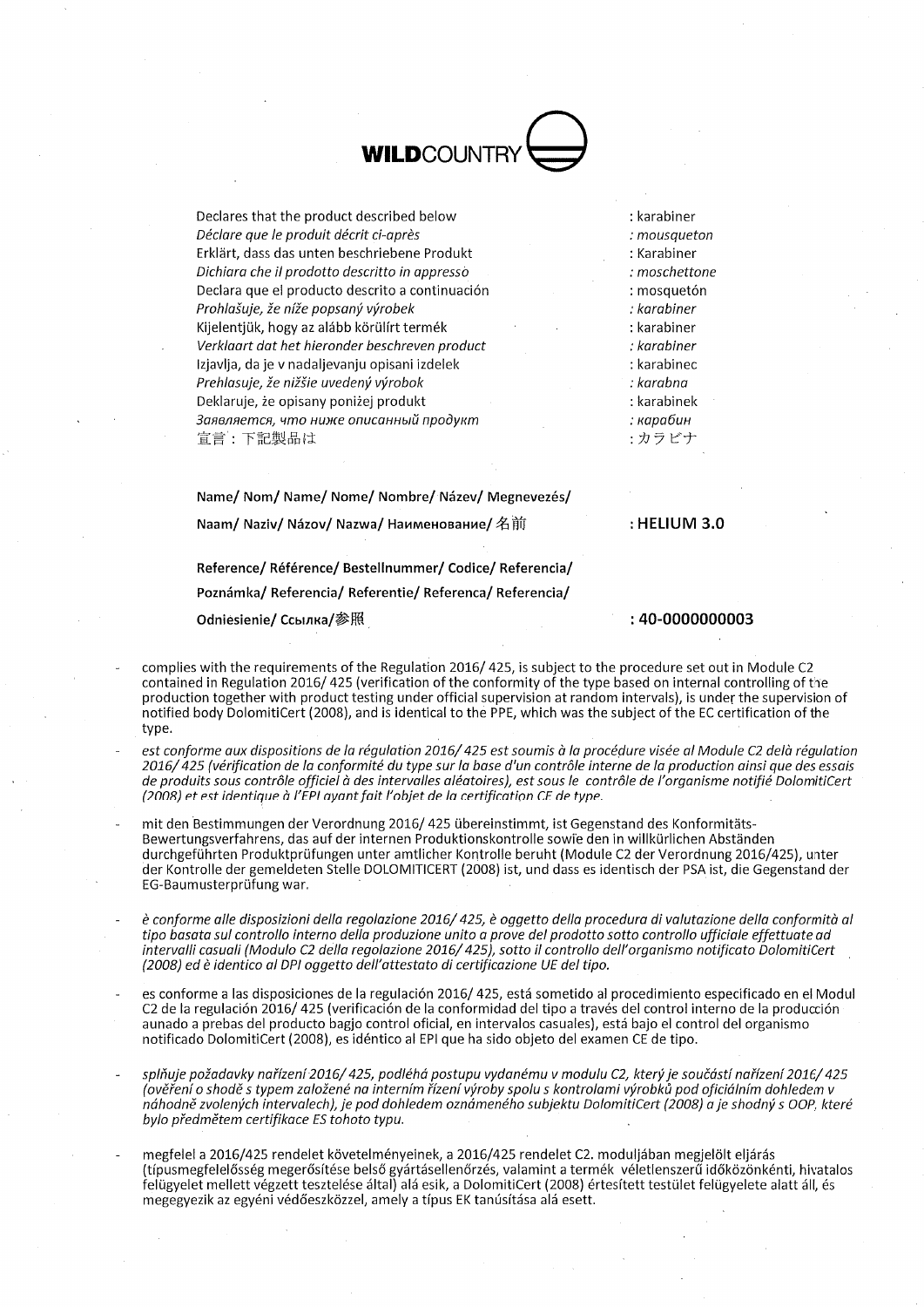

- voldoet aan de voorschriften van Verordening 2016/425, is onderworpen aan de procedure die is beschreven in Module C2 van Verordening 2016/425 (verificatie van de conformiteit van het type op basis van interne productiecontrole en productests onder officieel toezicht met willekeurige tussenpozen), onder toezicht staat van de aangemelde instantie DolomitiCert (2008) en overeenkomt met de PBM, die het onderwerp van het EG-typecertificaat  $was$
- skladen z zahtevami direktive 2016/425, zanj velja postopek, opisan b modulu C2, ki je del Direktive 2016/425 (potrditev skladnosti tipa na osnovi notranje kontrole proizvodnje skupaj s preskušanjem izdelka pod uradnim nadzorom v naključnih intervalih). Ta izdelek je pod nadzorom priglašenega organa DolomitiCert (2008) in je identičen osebni varovalni opremi, ki je bila podvržena certifikaciji tipa po EC.
- je v súlade s požiadavkami nariadenia č. 2016/425, podlieha postupu definovanému v module C2 v rámci nariadenia č. 2016/425 (overenie súladu typu na základe interného dohľadu nad výrobou spolu s testovaním výrobku pod úradným dohľadom v náhodných intervaloch), je pod dohľadom notifikovaného orgánu DolomitiCert (2008), a<br>zhoduje sa s OOV, ktorá bola predmetom certifikácie EC daného typu.
- jest zgodny z wymogami rozporządzenia 2016/425, podlega procedurze określonej w module C2 bedacym cześcia rozporządzenia 2016/425 (weryfikacja zgodności typu na podstawie wewnetrznej kontroli produkcji oraz badania produktu pod nadzorem w przypadkowych odstępach czasu), jest pod nadzorem jednostki notyfikowanej DolomitiCert (2008) oraz jest identyczny ze środkami ochrony indywidualnej podlegającymi certyfikacji typu WE.
- соответствует требованиям Директивы 2016/425, подвергается действиям, описанным в Модуле С2 Директивы 2016/425 (проверка соответствия типа, основывающаяся на внутреннем контроле производства совместно с тестированием продукта под официальным наблюдением с произвольными интервалами). находится под наблюдением аккредитованного органа DolomitiCert (2008), и является равноценным индивидуальному средству защиты, которое подверглось сертификации ЕС для данного  $m<sub>II</sub>$
- 指令(2016/425)の要件に従い、指令(2016/425)に含まれるモジュール C2 に記載された手続きを前提<br>として(ランダムな間隔での確認のもとにテストする正式な製品と合わせた、内部生産管理に基づく適合<br>形式の証明)、通知機関 DOLOMITICERT(2008)の監督のもとに、EC の形式証明を前提としていた PPE と 同一である。

EC type certificate number/ attestation CE de type n. / Zertifikat EG Typ Nr./ attestato CE del tipo no/ certificado CE de tipo n/ Číslo certifikátu ES typu/ EK-típus-tanúsítvány száma/EG-typecertificaatnummer/ Številka certifikata o pregledu tipa EC/ Číslo certifikátu typu EC/ Certyfikat badania typu WE/ номер сертификата типа EC/ EC 型式証明番号

according to/d'après/gemäß/secondo/según/podle/szerint/ overeenkomstig/vskladu z/podľa/zgodnie z/в соответствии с/に従い

released on/ délivrée le/ ausgestellt am/ rilasciato il/ expedido el/ zveřejněno kdy/kiadva/ vrijgegeven op/ izdano dne/ dátum vydania/ wydany w dniu/ когда выпущен/にリリースされた

: EN 12275:2013

 $\therefore$  EC 20-0016

 $: 24.01.2020$ 

released by/ émis par/ ausgestellt durch/ rilasciato da/ expedido por/ zveřejněno kým/kiadta/vrijgegeven door/jzdano s strani/vvdal(a)/ wydany przez/ кем выпущен/によりリリースされた

: DolomitiCert Scarl (2008) Z.I. Villanova, 32013 Longarone (BL), Italy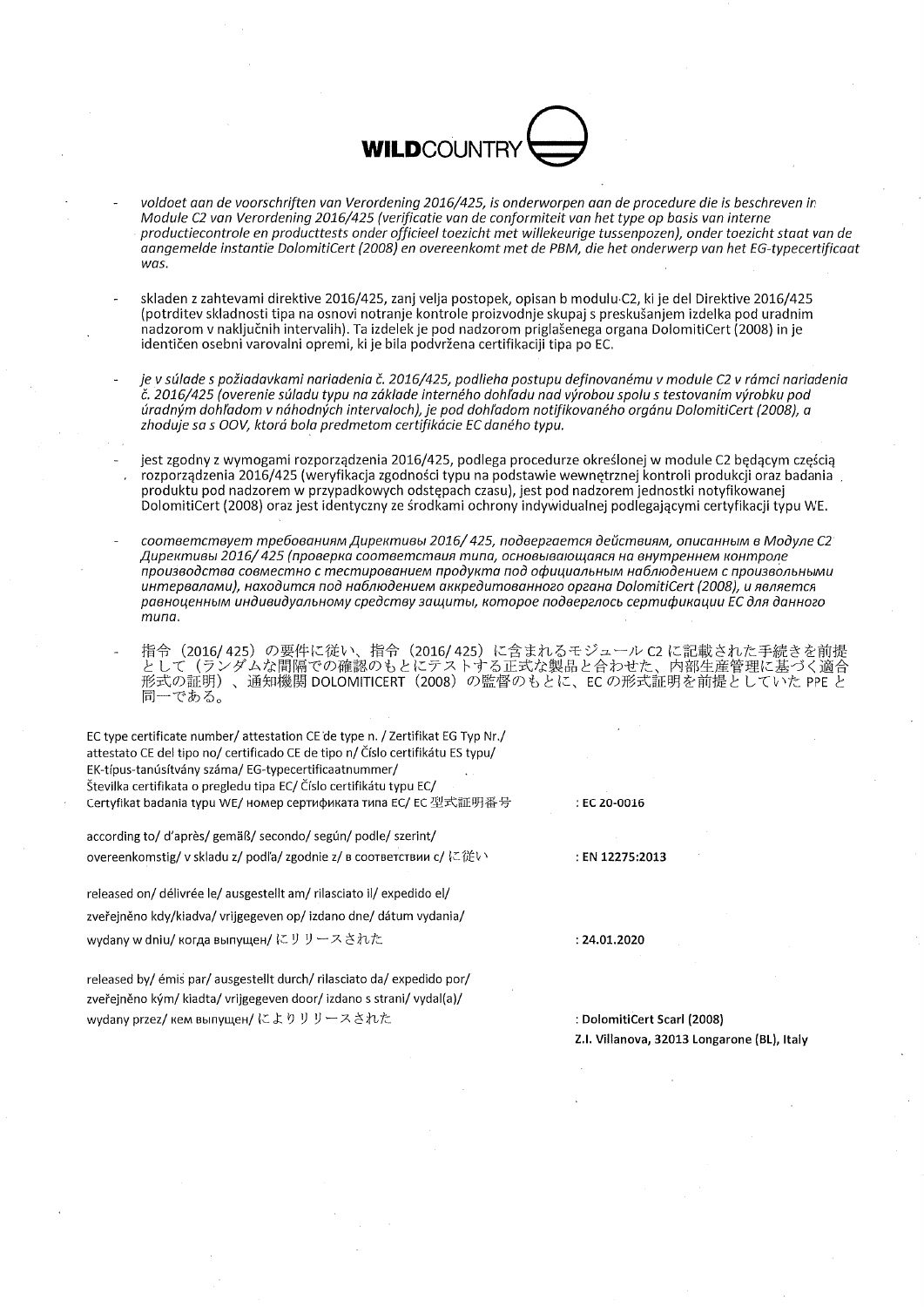

Date/Date/Datum/Data/Fecha/Datum/Dátum/Datum/Datum/ Dátum/Data/ Дата/日付

 $: 29.01.2020$ 

Place/Liu/Ort/Luogo/Lugar/Místo/Hely/Plaats/Kraj/Miesto/ Miejsce/ Mecro/ 場所

: Bolzano

Christoph Engl CEO

 $\mathcal{S}$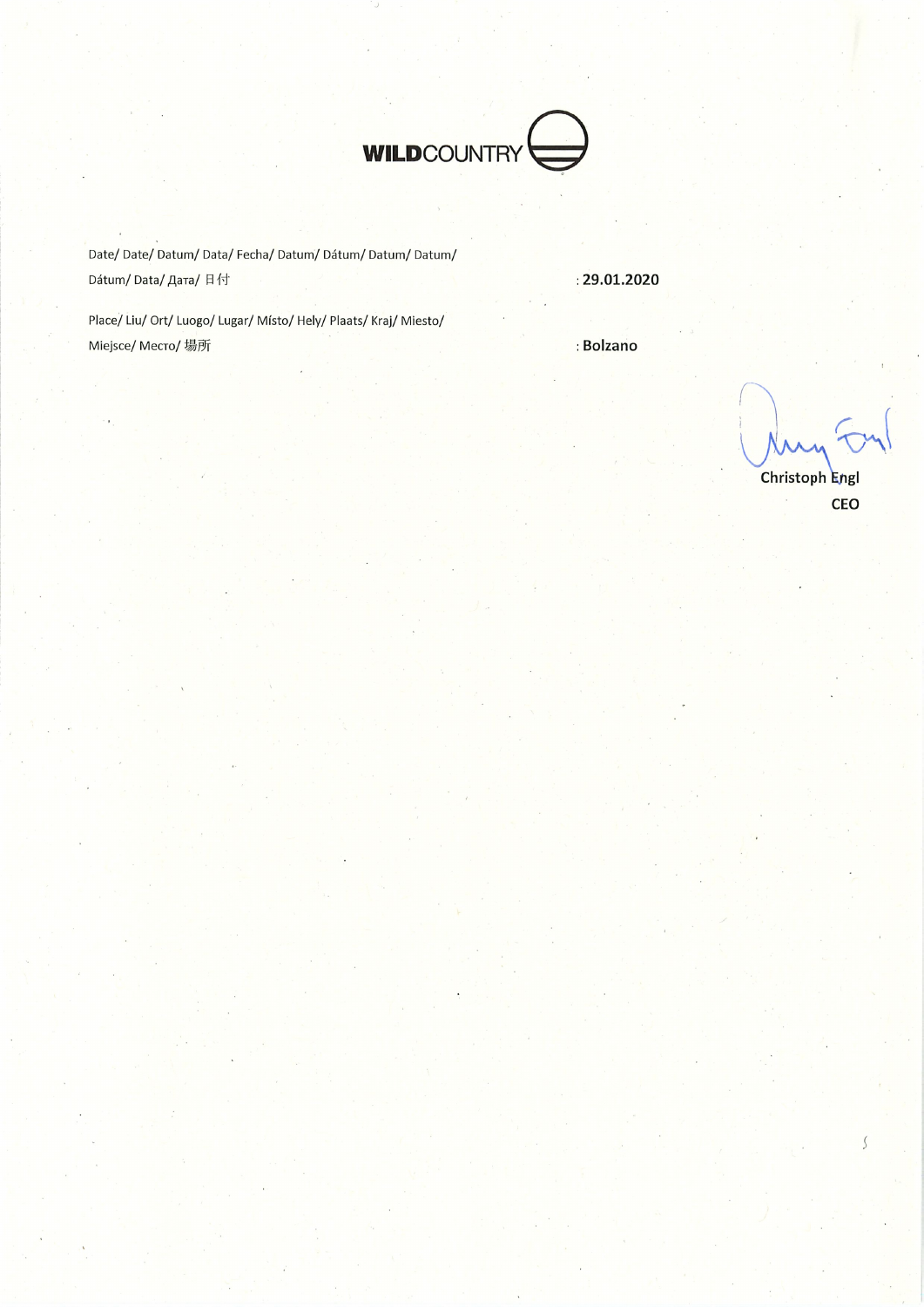

**UKCA DECLARATION OF CONFORMITY DECLARATION DE CONFORMITE UKCA UKCA KONFORMITÄTSERKLÄRUNG DICHIARAZIONE UKCA DI CONFORMITA' DELARACIÓN UKCA DE CONFORMIDAD UKCA PROHLÁŠENÍ O SHODĚ UKCA MEGFELELŐSÉGI NYILATKOZAT UKCA -CONFORMITEITSVERKLARING IZJAVA O SKLADNOSTI UKCA UKCA VYHLÁSENIE O ZHODE DEKLARACJA ZGODNOśCI UKCA ДЕКЛАРАЦИЯ О СООТВЕТСТВИИ** 適合宣言書

The present declaration of conformity has been issued under the exclusive responsibility of the manufacturer/ La présente déclaration de conformité a été établie sous la responsabilité exclusive du fabricant/ Die hier aufgeführte Konformitätserklärung wurde ausgestellt unter der ausschließlichen Verantwortung des Herstellers/ La presente dichiarazione di conformità è rilasciata sotto l'esclusiva responsabilità del fabbricante/ La presente declaración de conformidad ha sido emitida bajo la exclusiva responsabilidad del fabricante/ Toto prohlášení o shodě bylo vydáno v rámci výlučné odpovědnosti výrobce/ Ezen megfelelőségi nyilatkozat a gyártó kizárólagos felelőssége mellett került kibocsátásra/ De onderhavige conformiteitsverklaring is verstrekt onder de uitsluitende verantwoordelijkheid van de fabrikant/ Pričujoča izjava o skladnosti je izdana v izključni odgovornosti proizvajalca/ Aktuálne vyhlásenie o zhode bolo zverejnené na výhradnú zodpovednosť výrobcu/ Niniejsza deklaracja zgodności została wydana na wyłączną odpowiedzialność producenta/ Ответственность за выпуск данной декларации лежит исключительно на изготовителе/ 現行の適合宣言書は製造業者の排他的な責任の元に発せられている:

> **OBERALP SpA/ AG Via Waltraud Gebert Deeg Str. 4 39100 Bolzano – Bozen Italia - Italien**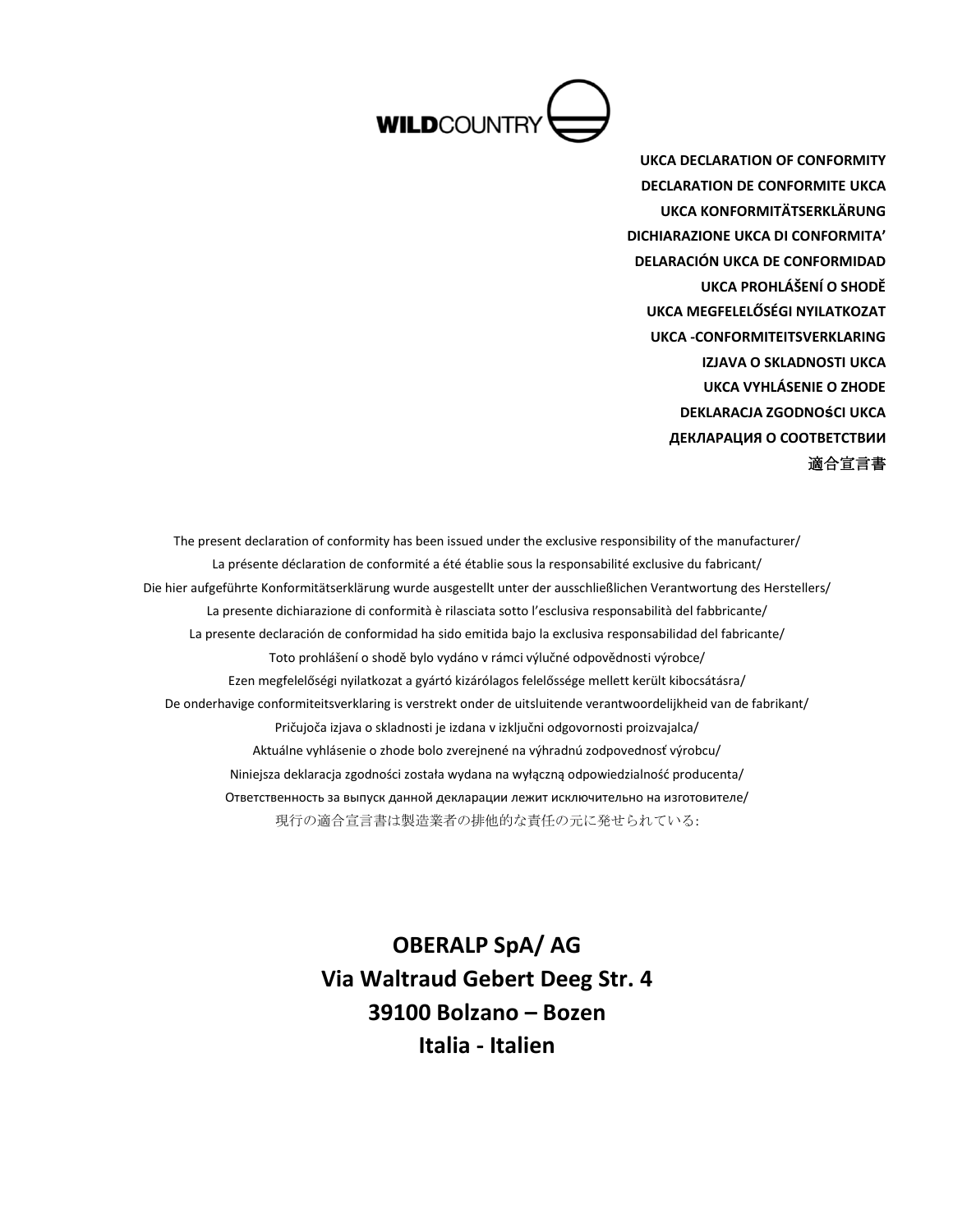

| Declares that the product described below       | : karabiner   |
|-------------------------------------------------|---------------|
| Déclare que le produit décrit ci-après          | : mousqueton  |
| Erklärt, dass das unten beschriebene Produkt    | : Karabiner   |
| Dichiara che il prodotto descritto in appresso  | : moschettone |
| Declara que el producto descrito a continuación | : mosquetón   |
| Prohlašuje, že níže popsaný výrobek             | : karabiner   |
| Kijelentjük, hogy az alább körülírt termék      | : karabiner   |
| Verklaart dat het hieronder beschreven product  | : karabiner   |
| Izjavlja, da je v nadaljevanju opisani izdelek  | : karabinec   |
| Prehlasuje, že nižšie uvedený výrobok           | : karabna     |
| Deklaruje, że opisany poniżej produkt           | : karabinek   |
| Заявляется, что ниже описанный продукт          | : карабин     |
| 宣言:下記製品は                                        | ・カラビナ         |
|                                                 |               |

| Name/Nom/Name/Nome/Nombre/Název/Megnevezés/ |                  |
|---------------------------------------------|------------------|
| Naam/ Naziv/ Názov/ Nazwa/ Наименование/ 名前 | $\pm$ HELIUM 3.0 |
|                                             |                  |

**Reference/ Référence/ Bestellnummer/ Codice/ Referencia/ Poznámka/ Referencia/ Referentie/ Referenca/ Referencia/ Odniesienie/ Ссылка/**参照 **: 40-0000000003**

- complies with the requirements of the Regulation 2016/ 425 on personal protective equipment as brought into UK law and amended, is subject to the procedure set out in Module C2 contained in Regulation 2016/ 425 on personal protective equipment as brought into UK law and amended (verification of the conformity of the type based on internal controlling of the production together with product testing under official supervision at random intervals), is under the supervision of notified body Certdolomiti Ltd (8503), and is identical to the PPE, which was the subject of the UK certification of the type.
- *est conforme aux dispositions de la régulation 2016/ 425 mis en oeuvre dans le droit britannique est soumis à la procédure visée al Module C2 delà régulation 2016/ 425 mis en oeuvre dans le droit britannique (vérification de la conformité du type sur la base d'un contrôle interne de la production ainsi que des essais de produits sous contrôle officiel à des intervalles aléatoires), est sous le contrôle de l'organisme notifié Certdolomiti Ltd (8503) et est identique à l'EPI ayant fait l'objet de la certification UK de type.*
- mit den Bestimmungen der in britisches Recht umgesetzten Verordnung 2016/ 425 übereinstimmt, ist Gegenstand des Konformitäts-Bewertungsverfahrens, das auf der internen Produktionskontrolle sowie den in willkürlichen Abständen durchgeführten Produktprüfungen unter amtlicher Kontrolle beruht (Module C2 der in britisches Recht umgesetzten Verordnung 2016/425), unter der Kontrolle der gemeldeten Stelle Certdolomiti Ltd (8503) ist, und dass es identisch der PSA ist, die Gegenstand der UK-Baumusterprüfung war.
- *è conforme alle disposizioni del regolamento 2016/ 425 recepito nel diritto nazionale del Regno Unito, è oggetto della procedura di valutazione della conformità al tipo basata sul controllo interno della produzione unito a prove del prodotto sotto controllo ufficiale effettuate ad intervalli casuali (Modulo C2 del regolamento 2016/ 425 recepito nel diritto nazionale del Regno Unito), sotto il controllo dell'organismo notificato Certdolomiti Ltd (8503) ed è identico al DPI oggetto dell'attestato di certificazione UK del tipo.*
- es conforme a las disposiciones del reglamento 2016/ 425 aplicado en la legislación del Reino Unido, está sometido al procedimiento especificado en el Modul C2 del reglamento 2016/ 425 aplicada en la legislación del Reino Unido (verificación de la conformidad del tipo a través del control interno de la producción aunado a prebas del producto bagjo control oficial, en intervalos casuales), está bajo el control del organismo notificado Certdolomiti Ltd (8503), es idéntico al EPI que ha sido objeto del examen UK de tipo.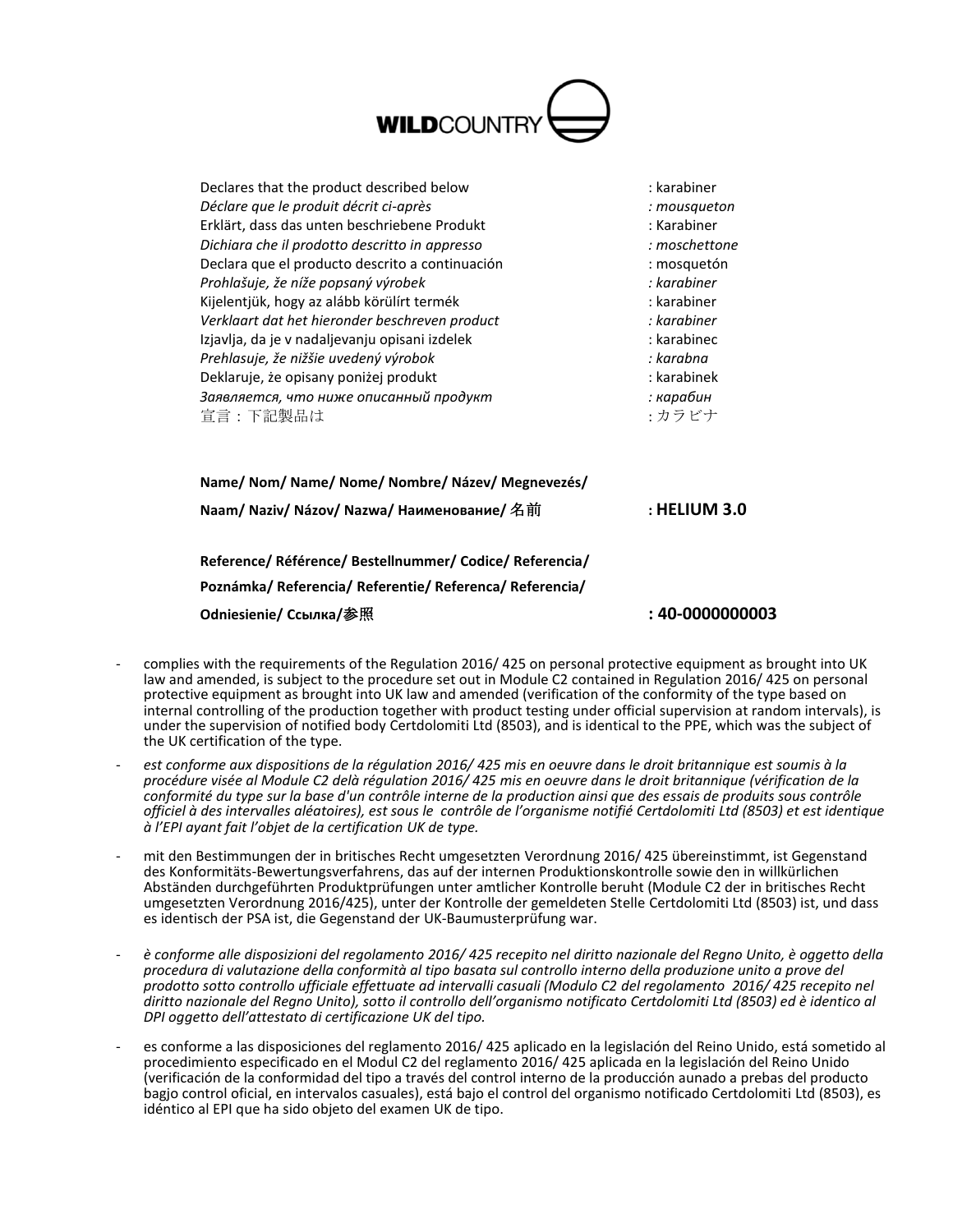

- - *splňuje požadavky nařízení 2016/ 425, které je implementováno do práva Spojeného království, podléhá postupu vydanému v modulu C2, který je součástí nařízení 2016/ 425, které je implementováno do práva Spojeného království, (ověření o shodě s typem založené na interním řízení výroby spolu s kontrolami výrobků pod oficiálním dohledem v náhodně zvolených intervalech), je pod dohledem oznámeného subjektu Certdolomiti Ltd (8503) a je shodný s OOP, které bylo předmětem certifikace UK tohoto typu.*
- megfelel az Egyesült Királyság jogszabályaiban lévő 2016/425 rendelet követelményeinek, az Egyesült Királyság jogszabályaiban lévő 2016/425 rendelet C2, moduljában megjelölt eljárás (típusmegfelelősség megerősítése belső gyártásellenőrzés, valamint a termék véletlenszerű időközönkénti, hivatalos felügyelet mellett végzett tesztelése által) alá esik, a Certdolomiti Ltd (8503) értesített testület felügyelete alatt áll, és megegyezik az egyéni védőeszközzel, amely a típus UK tanúsítása alá esett.
- *voldoet aan de voorschriften van Verordening 2016/425 die in het Britse recht is omgezet, is onderworpen aan de procedure die is beschreven in Module C2 van Verordening 2016/425 die in het Britse recht is omgezet (verificatie van de conformiteit van het type op basis van interne productiecontrole en producttests onder officieel toezicht met willekeurige tussenpozen), onder toezicht staat van de aangemelde instantie Certdolomiti Ltd (8503) en overeenkomt met de PBM, die het onderwerp van het UK-typecertificaat was.*
- skladen z zahtevami direktive 2016/425 die in het Britse recht is omgezet, zanj velja postopek, opisan b modulu C2, ki je del Direktive 2016/425 die in het Britse recht is omgezet (potrditev skladnosti tipa na osnovi notranje kontrole proizvodnje skupaj s preskušanjem izdelka pod uradnim nadzorom v naključnih intervalih). Ta izdelek je pod nadzorom priglašenega organa Certdolomiti Ltd (8503) in je identičen osebni varovalni opremi, ki je bila podvržena certifikaciji tipa po UK.
- *je v súlade s požiadavkami nariadenia č. 2016/425 implementovaného do zákonov Spojeného kráľovstva, podlieha postupu definovanému v module C2 v rámci nariadenia č. 2016/425 implementovaného do zákonov Spojeného kráľovstva (overenie súladu typu na základe interného dohľadu nad výrobou spolu s testovaním výrobku pod úradným dohľadom v náhodných intervaloch), je pod dohľadom notifikovaného orgánu Certdolomiti Ltd (8503), a zhoduje sa s OOV, ktorá bola predmetom certifikácie UK daného typu.*
- jest zgodny z wymogami rozporządzenia 2016/425, wprowadzonego do ustawodawstwa Wielkiej Brytanii, podlega procedurze określonej w module C2 będącym częścią rozporządzenia 2016/425, wprowadzonego do ustawodawstwa Wielkiej Brytaniim, (weryfikacja zgodności typu na podstawie wewnętrznej kontroli produkcji oraz badania produktu pod nadzorem w przypadkowych odstępach czasu), jest pod nadzorem jednostki notyfikowanej Certdolomiti Ltd (8503) oraz jest identyczny ze środkami ochrony indywidualnej podlegającymi certyfikacji typu UK.
- *соответствует требованиям Директивы 2016/ 425,* внедренному в законодательство Великобритании, *подвергается действиям, описанным в Модуле C2 Директивы 2016/ 425,* внедренному в законодательство Великобритании, *(проверка соответствия типа, основывающаяся на внутреннем контроле производства совместно с тестированием продукта под официальным наблюдением с произвольными интервалами), находится под наблюдением аккредитованного органа Certdolomiti Ltd (8503), и является равноценным индивидуальному средству защиты, которое подверглось сертификации UK для данного типа*.
- 指令 英国法で施行された規則(2016/425)の要件に従い、指令 英国法で施行された規則(2016/425)に 含まれるモジュール C2 に記載された手続きを前提として(ランダムな間隔での確認のもとにテストする正 式な製品と合わせた、内部生産管理に基づく適合形式の証明)、通知機関 CERTDOLOMITI (8503) の監督の もとに、UK の形式証明を前提としていた PPE と同一である。

| UK type certificate number/attestation UK de type n. / Zertifikat UK Typ Nr/<br>attestato UK del tipo no/ certificado UK de tipo n/ Číslo certifikátu UK typu/<br>UK-típus-tanúsítvány száma/ UK-typecertificaatnummer/<br>Številka certifikata o pregledu tipa UK / Číslo certifikátu typu UK / |                 |
|--------------------------------------------------------------------------------------------------------------------------------------------------------------------------------------------------------------------------------------------------------------------------------------------------|-----------------|
| Certyfikat badania typu UK / номер сертификата типа UK / UK 型式証明番号                                                                                                                                                                                                                               | : UK 220043     |
| according to/d'après/gemäß/secondo/según/podle/szerint/<br>overeenkomstig/v skladu z/ podľa/ zgodnie z/ в соответствии с/ に従い                                                                                                                                                                    | : EN 12275:2013 |
| released on/ délivrée le/ ausgestellt am/ rilasciato il/ expedido el/                                                                                                                                                                                                                            |                 |
| zveřejněno kdy/ kiadva/ vrijgegeven op/ izdano dne/ dátum vydania/                                                                                                                                                                                                                               |                 |
| wydany w dniu/ когда выпущен/にリリースされた                                                                                                                                                                                                                                                            | : 11.03.2022    |